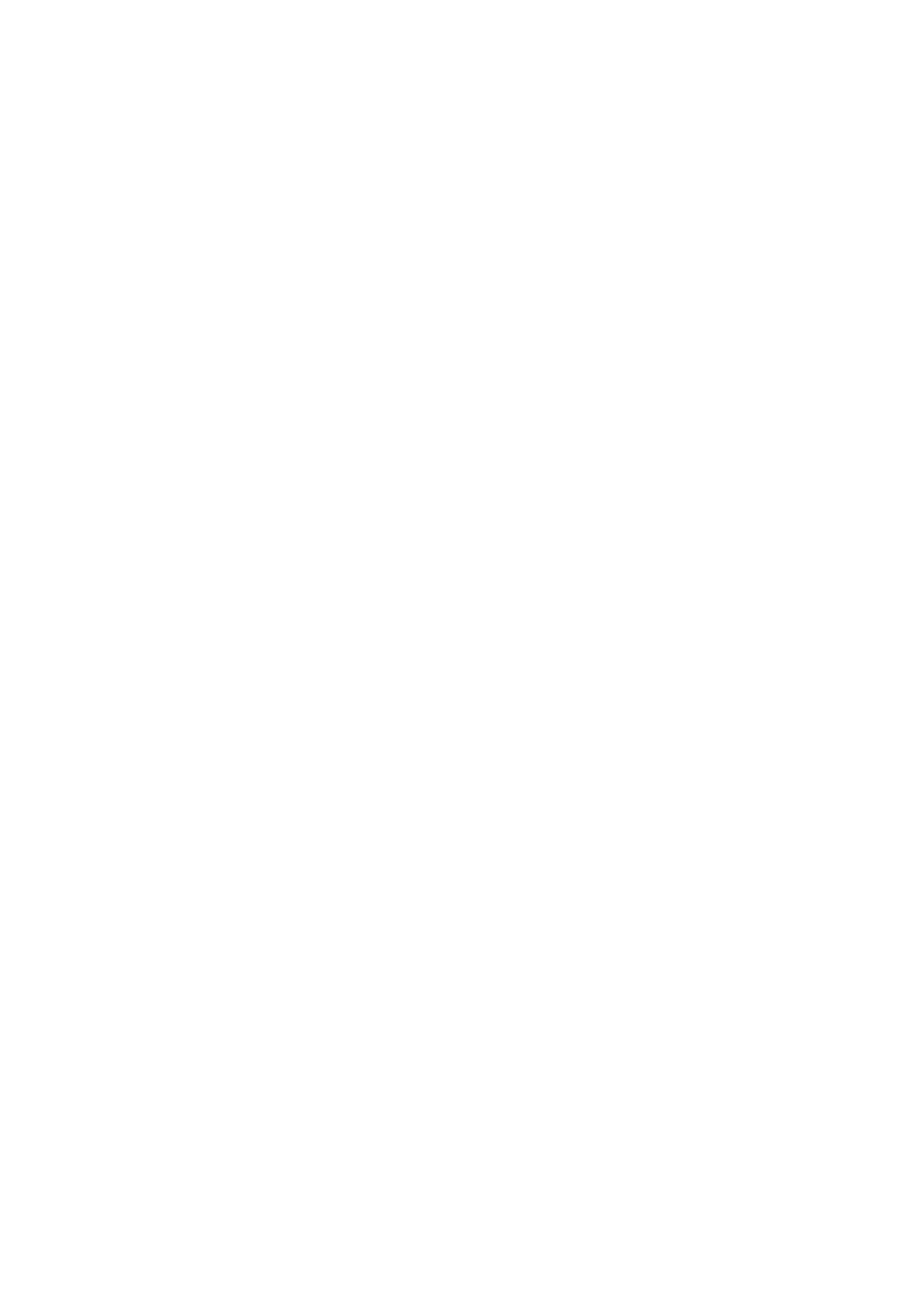## **SapphireFoods**

## Annexure B2

## Format of the Annual Disclosure to be made by an entity identified as a LC

(To be submitted to the Stock Exchange(s) within 45 days of the end of the FY)

- 1. Name of the Company: Sapphire Foods India Limited
- 2. CIN: L55204MH2009PLC197005
- 3. Report filed for FY: 2021-22
- 4. Details of the current block (all figures in Rs. Crore):

| Sr. No. | <b>Particulars</b>                               | <b>Details</b> |
|---------|--------------------------------------------------|----------------|
| 1.      | 2-year block period (Specify financial years)    | Not Applicable |
| 2.      | Incremental borrowing done in FY (T)             | Not Applicable |
|         | (a)                                              |                |
| 3.      | Mandatory borrowing to be done through debt      | Not Applicable |
|         | securities in FY (T)                             |                |
|         | $(b) = (25\% \text{ of a})$                      |                |
| 4.      | Actual borrowing done through debt securities    | Not Applicable |
|         | in $FY(T)$                                       |                |
|         | (c)                                              |                |
| 5.      | Shortfall in the borrowing through debt          | Not Applicable |
|         | securities, if any, for FY (T-1) carried forward |                |
|         | to $FY(T)$ .                                     |                |
|         | (d)                                              |                |
| 6.      | Quantum of (d), which has been met from (c)      | Not Applicable |
|         | (e)                                              |                |
| 7.      | Shortfall, if any, in the mandatory borrowing    | Not Applicable |
|         | through debt securities for FY (T)               |                |
|         | {after adjusting for any shortfall in borrowing  |                |
|         | for FY (T-1) which was carried forward to FY     |                |
|         | $(T)\}$                                          |                |
|         | $(f)=(b)-[(c)-(e)]$                              |                |
|         | {If the calculated value is zero or negative,    |                |
|         | write "nil"}                                     |                |

- $*$  +91 022 67522300
- $\blacksquare$  info@sapphirefoods.in
- www.sapphirefoods.in
- 702, Prism Tower, A-Wing, Mindspace, Link Road, Goregaon (W), Mumbai- 400062